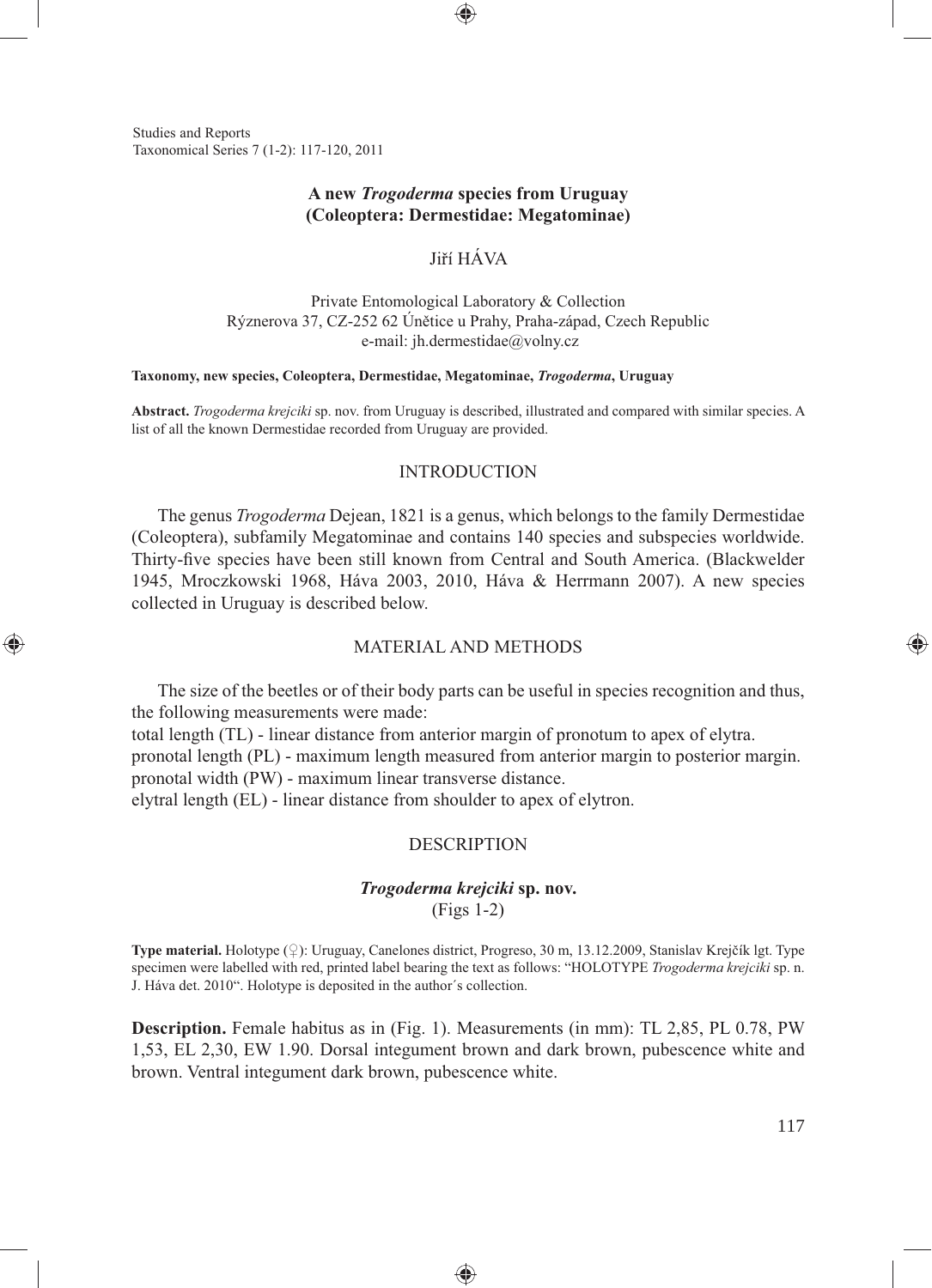Head finely punctured, with dark brown integument covered by long, erected, light brown pubescence. Palpi entirely brown; pubescence on mentum denser. Median frontal ocellus presented. Antennae yellowish-brown, 11-segmented, with 5-segmented antennal club (Fig. 2).

⊕

Pronotum with dark brown integument; with long white pubescence; finely punctured on disk and coarsely punctured on lateral parts. Antennal cavity closed, very broad, finely punctured.

Elytral integument dark brown in the anterior half, posterior half brown, covered with brown, subrecumbent pubescence, with three transverse band from white pubescence; humeri coarsely punctured, with one large bumb, other parts finely punctured. Epipleuron broad in its anterior part, black with white pubescence.

Ventral surfaces with recumbent, white pubescence; integument of thoracic sterna dark brown; integument of abdominal sterna brown, sternite V light-brown, covered by white, short pubescence. Prosternal process broad, coarsely punctured.

Mesosternum strongly transverse, with large punctures on lateral parts. Pygidium brown.

Legs brown with short white setae. Male: unknown.

**Differential diagnosis.** The new species belongs to the genus *Trogoderma* Dejean, 1821 according to the closed pronotal cavity and by the structure of antennae; the new species is similar to *Trogoderma westerduijni* Háva et Herrmann, 2007: 83 known from Ecuador and Peru, but the new species differs from it by the unicoloured brown antennae, structure of antennal segments, broad body shape and setation on dorsal and ventral surfaces.

**Etymology.** Patronymic, named after my friend and collector of the new species Stanislav Krejčík (Rýmařov, Czech Republic).

⊕

**Bionomy.** Bionomy unknown, but type specimen was collected on the flowers of *Apiaceae* in the nature garden on the altitude 30 m. (Fig. 3) (S. Krejčík pers. comm.).

LIST OF ALL KNOWN DERMESTIDAE RECORDED FROM URUGUAY\*

\* the present list is based on data from the literature (Blackwelder 1945, Háva 2003, 2010, Mroczkowski 1968).

◈

Subfamily Attageninae *Attagenus fasciatus* (Thunberg, 1795)

Subfamily Dermestinae *Dermestes* (*Dermestes*) *ater* DeGeer, 1774 *Dermestes* (*Dermestes*) *haemorrhoidalis* Küster, 1852 *Dermestes* (*Dermestes*) *peruvianus* Laporte de Castelnau, 1840 *Dermestes* (*Dermestinus*) *carnivorus* Fabricius, 1775 *Dermestes* (*Dermestinus*) *maculatus* DeGeer, 1774

Subfamily Megatominae *Trogoderma granarium* Everts, 1898 *Trogoderma krejciki* sp. nov.

⊕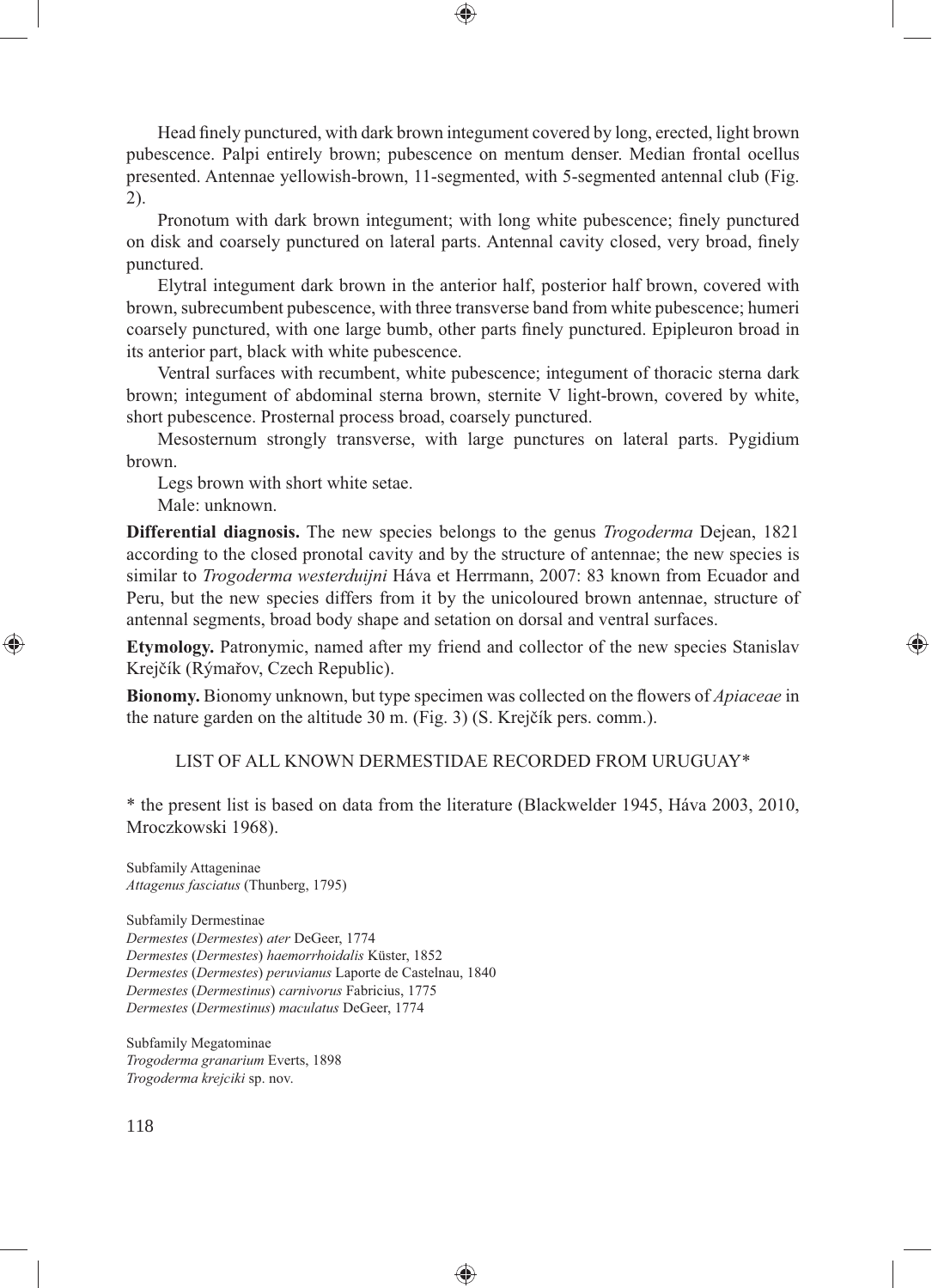

Fig. 1. Holotype of *Trogoderma krejciki* sp. nov. on flowers (photo by S. Krejčík).

◈

Fig. 2. *Trogoderma krejciki* sp. nov.: 2- antenna of female.

Fig. 3. Type locality of *Trogoderma krejciki* sp. nov. (photo by S. Krejčík).



ACKNOWLEDGEMENTS. I am very obliged to Stanislav Krejčík (Rýmařov, Czech Republic; URL: http://www. meloidae.com for providing me the type material and photos of the holotype and type locality.

### **REFERENCES**

BLACKWELDER R. E. 1945: Checklist of the Coleopterous insects of Mexico, Central America the West Indies, and South America. Part 3. *Smithsonian Institution United States National Museum* 185: iii-iv + 343-550.

- HÁVA J. 2003: World Catalogue of the Dermestidae (Coleoptera). *Studie a Zprávy Oblastního Muzea Praha-východ v Brandýse nad Labem a Staré Boleslavi*, Supplementum 1: 1-196.
- HÁVA J. 2010: Catalogue of Dermestidae World (Coleoptera). Permanent World Wide Web electronic publication (open in 2004): *http://www.dermestidae.wz.cz*

◈